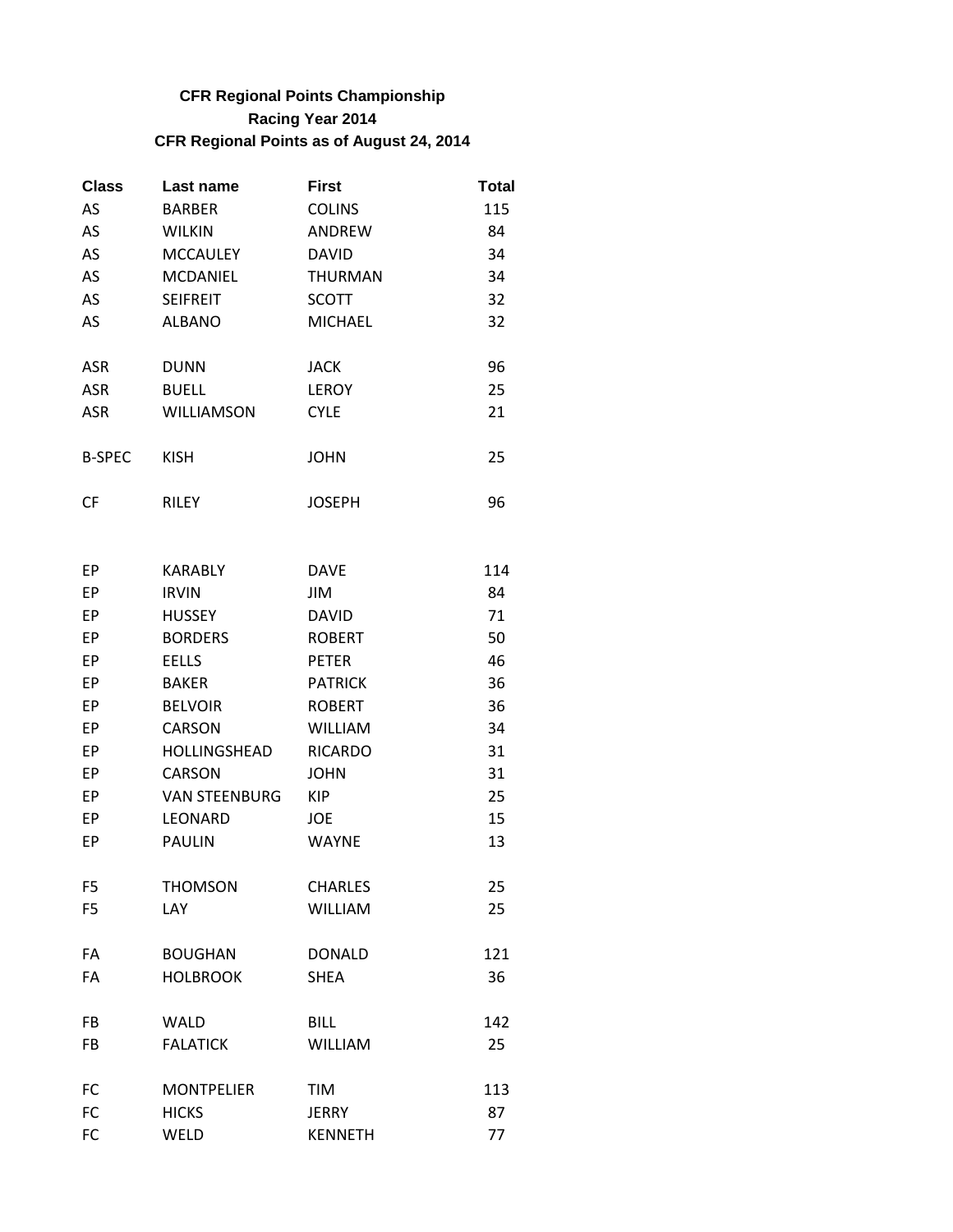| FC              | <b>HERSCHER</b>  | <b>JOHN</b>    | 60  |
|-----------------|------------------|----------------|-----|
| FC              | <b>POLLOCK</b>   | <b>LYN</b>     | 52  |
| FC              | <b>SCHARNOW</b>  | <b>CHRIS</b>   | 40  |
| <b>FE</b>       | <b>OSINGA</b>    | <b>WALLY</b>   | 142 |
| <b>FE</b>       | <b>FERRARA</b>   | <b>DENNIS</b>  | 42  |
| FE              | <b>SCHNEIDER</b> | <b>MARK</b>    | 25  |
| FF              | <b>SCHIMENTI</b> | <b>JOHN</b>    | 156 |
| FF              | <b>SCHIMENTI</b> | <b>ANNA</b>    | 141 |
| FF              | <b>POPE</b>      | <b>DAVID</b>   | 90  |
| FF              | SWANSON          | <b>JON</b>     | 50  |
| FF              | <b>BENSON</b>    | <b>JOHN</b>    | 25  |
| FF              | <b>KRUPA</b>     | <b>STEPHEN</b> | 18  |
| FF              | <b>BLOK</b>      | <b>ROELOF</b>  | 13  |
| <b>FM</b>       | <b>WEEDER</b>    | <b>CARSON</b>  | 168 |
| <b>FM</b>       | <b>FERRARA</b>   | <b>DENNIS</b>  | 50  |
| FM              | <b>EVANSON</b>   | <b>RYAN</b>    | 39  |
| FP              | <b>CAMERON</b>   | <b>GLENN</b>   | 150 |
| <b>FP</b>       | <b>MARCHAND</b>  | <b>F CHRIS</b> | 96  |
| <b>FP</b>       | <b>BOYLAN</b>    | LARRY          | 63  |
| FP              | <b>FOLLMANN</b>  | <b>ROBERT</b>  | 48  |
| FP              | <b>STEIN</b>     | W JEFFRY       | 42  |
| FP              | <b>MCLESTER</b>  | PAUL           | 39  |
| <b>FP</b>       | <b>RIVERA</b>    | <b>PEDRO</b>   | 35  |
| <b>FP</b>       | <b>COLLINS</b>   | <b>SID</b>     | 25  |
| FP              | <b>ZITZA</b>     | <b>CURT</b>    | 21  |
| FP              | <b>DESHONG</b>   | <b>DANA</b>    | 16  |
| FS              | <b>NISHIOKA</b>  | <b>HIRO</b>    | 121 |
| <b>FV</b>       | <b>SCHIFFER</b>  | <b>MIKE</b>    | 149 |
| <b>FV</b>       | <b>SCHNEIDER</b> | <b>HARRY</b>   | 148 |
| <b>FV</b>       | <b>MATTOX</b>    | <b>JOHN</b>    | 66  |
| <b>FV</b>       | <b>ADDERLEY</b>  | <b>ALLAN</b>   | 55  |
| <b>FV</b>       | <b>DASSINGER</b> | CARL           | 50  |
| <b>FV</b>       | <b>DASSINGER</b> | <b>GARY</b>    | 50  |
| <b>FV</b>       | <b>STATTER</b>   | <b>DANNY</b>   | 36  |
| <b>FV</b>       | <b>FUCHS</b>     | <b>JOHN</b>    | 25  |
| <b>FV</b>       | <b>WALDROP</b>   | <b>DUKE</b>    | 25  |
| GT <sub>1</sub> | <b>WEBB</b>      | <b>RAYMOND</b> | 92  |
| GT1             | <b>KENNY</b>     | <b>STEVE</b>   | 81  |
| GT1             | <b>KELEHER</b>   | <b>TOM</b>     | 43  |
| GT <sub>1</sub> | <b>WICHT</b>     | <b>CHARLES</b> | 25  |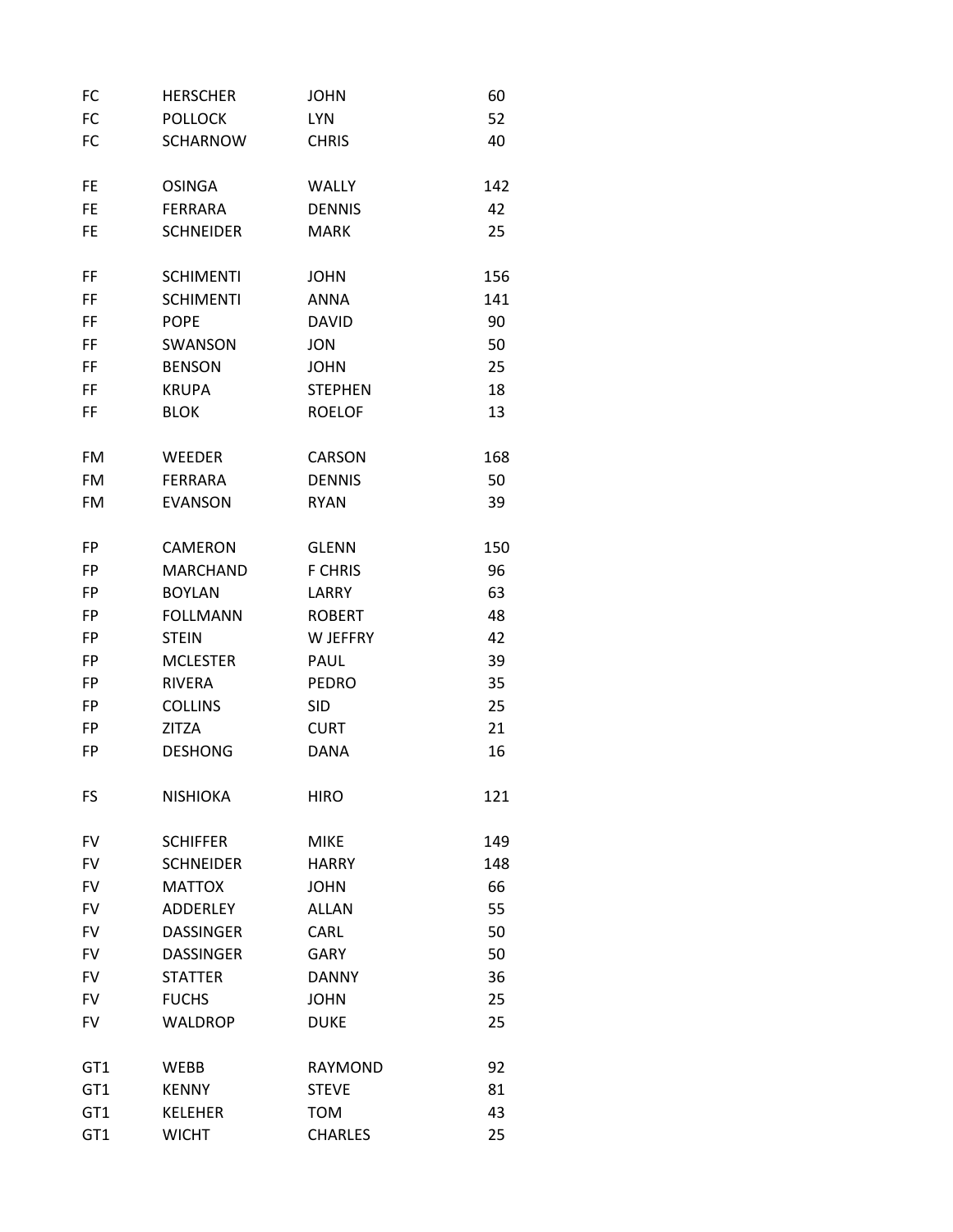| GT <sub>1</sub> | <b>HINDMAN</b>   | <b>FRANK</b>     | 18  |
|-----------------|------------------|------------------|-----|
| GT <sub>2</sub> | <b>TAYLOR</b>    | <b>TERRY</b>     | 167 |
| GT <sub>2</sub> | <b>GRIFFITH</b>  | <b>MARK</b>      | 77  |
| GT <sub>2</sub> | <b>WILDING</b>   | <b>ERNIE</b>     | 50  |
| GT <sub>2</sub> | <b>RUDOLPH</b>   | <b>MIKE</b>      | 43  |
| GT <sub>2</sub> | <b>KENNEDY</b>   | <b>BOBBY</b>     | 39  |
| GT <sub>2</sub> | <b>MAUGERI</b>   | <b>RICK</b>      | 15  |
| GT <sub>3</sub> | LAWHORN          | <b>DOUG</b>      | 100 |
| GT <sub>3</sub> | <b>MCGAVIC</b>   | <b>BILL</b>      | 75  |
| GT <sub>3</sub> | <b>CARSON</b>    | <b>WILLIAM</b>   | 46  |
| <b>GTA</b>      | <b>ROBERTSON</b> | <b>HALL</b>      | 121 |
| <b>GTA</b>      | <b>JORGENSEN</b> | <b>CHAD</b>      | 85  |
| <b>GTA</b>      | <b>CORWIN</b>    | LARRY            | 77  |
| <b>GTA</b>      | PAUL             | <b>GENE</b>      | 70  |
| <b>GTA</b>      | <b>COLLYER</b>   | <b>BRYAN</b>     | 50  |
| <b>GTA</b>      | <b>SMITH</b>     | <b>VERN</b>      | 46  |
| <b>GTA</b>      | <b>KENNEDY</b>   | <b>BOBBY</b>     | 42  |
| <b>GTL</b>      | <b>BUTLER</b>    | <b>WAYNE</b>     | 121 |
| <b>GTL</b>      | LARSON           | <b>JEROLD</b>    | 73  |
| <b>GTL</b>      | <b>OLMSTED</b>   | <b>BRUCE</b>     | 39  |
| <b>GTL</b>      | <b>STERRETT</b>  | <b>TOM</b>       | 39  |
| <b>GTL</b>      | <b>SWITZER</b>   | <b>JOHN</b>      | 25  |
| <b>GTL</b>      | <b>THOMPSON</b>  | <b>MICKEY</b>    | 25  |
| НP              | <b>ROBINSON</b>  | <b>DON</b>       | 159 |
| HР              | <b>BOUSTANI</b>  | LOUIS            | 92  |
| HP              | <b>LOFTIS</b>    | <b>DONALD</b>    | 71  |
| ΗP              | <b>HESS</b>      | <b>BOB</b>       | 71  |
| HP              | <b>BOYLAN</b>    | <b>TERRY</b>     | 62  |
| ΗP              | <b>GRIFFIN</b>   | JAY              | 50  |
| HP              | <b>CONTESSA</b>  | <b>NICK</b>      | 43  |
| ΗP              | <b>OGREN</b>     | <b>MIKE</b>      | 30  |
| HP              | PIEHL            | <b>GREG</b>      | 30  |
| HP              | <b>FRANCKE</b>   | MEREDYDD         | 30  |
| HP              | CARDWELL         | <b>IVAN</b>      | 28  |
| ΗP              | <b>FRANCKE</b>   | <b>KEN</b>       | 21  |
| IT7             | <b>WALTERS</b>   | <b>KENNETH O</b> | 196 |
| IT7             | <b>CAREY</b>     | <b>LON</b>       | 188 |
| IT7             | <b>WATTS</b>     | RICHARD          | 91  |
| IT7             | <b>EATON</b>     | <b>BOB</b>       | 70  |
| IT7             | <b>HENDRICKS</b> | KIMBERLEE        | 68  |
| IT7             | <b>FRESCH</b>    | <b>DENNIS</b>    | 18  |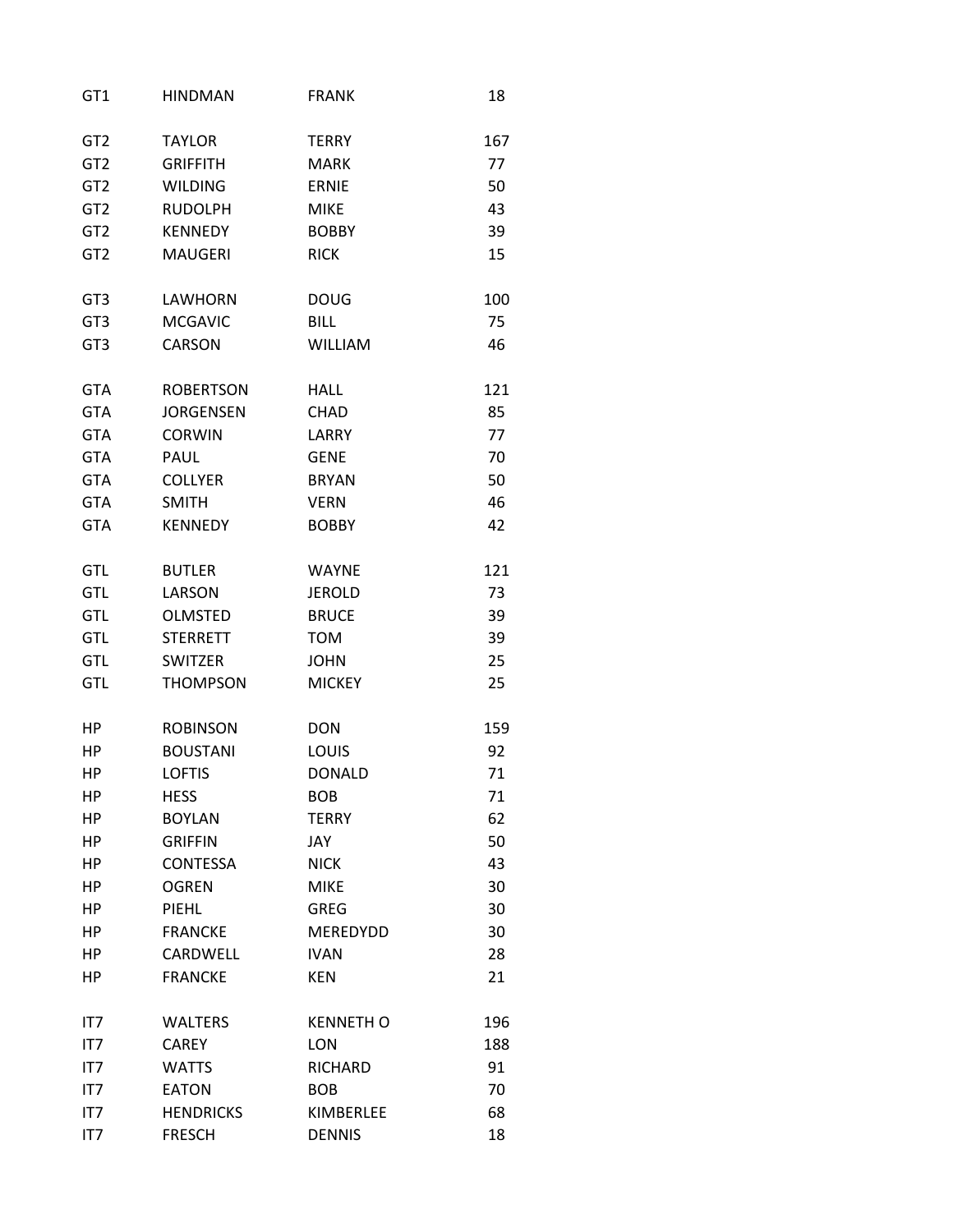| <b>ITA</b> | <b>FRIERSON</b>     | GARY            | 185 |
|------------|---------------------|-----------------|-----|
| <b>ITA</b> | <b>BURRIS-MEYER</b> | <b>PETER</b>    | 162 |
| <b>ITA</b> | LANGLOTZ            | ROBIN/ROBERT    | 140 |
| <b>ITA</b> | <b>RICHARDSON</b>   | <b>GARRETT</b>  | 103 |
| <b>ITA</b> | <b>TAYLOR</b>       | <b>ERNEST</b>   | 81  |
| <b>ITA</b> | <b>POTTER</b>       | <b>TIMOTHY</b>  | 69  |
| <b>ITA</b> | SHANABERGER         | <b>FRANK</b>    | 67  |
| <b>ITA</b> | <b>GRASER</b>       | SHAUN           | 65  |
| <b>ITA</b> | <b>FREE</b>         | <b>THOMAS</b>   | 64  |
| <b>ITA</b> | <b>MURRAY</b>       | <b>STEVE</b>    | 57  |
| <b>ITA</b> | KNEELAND            | <b>JAMES</b>    | 52  |
| <b>ITA</b> | <b>MCMULLAN</b>     | <b>RUSSELL</b>  | 50  |
| <b>ITA</b> | <b>HUNT</b>         | <b>BRUCE</b>    | 39  |
| <b>ITA</b> | <b>KING</b>         | <b>DOUG</b>     | 39  |
| <b>ITA</b> | <b>HANCE III</b>    | <b>ADREN</b>    | 38  |
| <b>ITA</b> | <b>GRESOV</b>       | <b>IAN</b>      | 37  |
| <b>ITA</b> | <b>BANKS</b>        | <b>DUSTIN</b>   | 35  |
| <b>ITA</b> | <b>JOHNSON</b>      | <b>DAVID</b>    | 35  |
| <b>ITA</b> | <b>KNOB</b>         | <b>STEVE</b>    | 35  |
| <b>ITA</b> | <b>MASSE</b>        | <b>JOHN</b>     | 31  |
| <b>ITA</b> | <b>RADHAY</b>       | <b>RALPH</b>    | 29  |
| <b>ITA</b> | <b>HANCE JR</b>     | <b>ADREN</b>    | 29  |
| <b>ITA</b> | <b>ADAMS</b>        | PHILIP          | 28  |
| <b>ITA</b> | <b>HAY</b>          | CALLUM          | 26  |
| <b>ITA</b> | SORIANO             | <b>NICHOLAS</b> | 25  |
| <b>ITA</b> | <b>TAYLOR</b>       | <b>KENNETH</b>  | 25  |
| ITA        | <b>BURGOON</b>      | <b>BARRY</b>    | 23  |
| <b>ITA</b> | <b>REYES</b>        | <b>SERGIO</b>   | 23  |
| <b>ITA</b> | <b>PEQUITO</b>      | <b>LUIS</b>     | 22  |
| <b>ITA</b> | <b>ELICATI</b>      | <b>STEVE</b>    | 22  |
| <b>ITA</b> | <b>SHIPP</b>        | <b>HERBERT</b>  | 21  |
| <b>ITA</b> | <b>CROUSE</b>       | <b>JAMES</b>    | 21  |
| <b>ITA</b> | <b>RAGAGLIA</b>     | <b>JACK</b>     | 20  |
| <b>ITA</b> | <b>DAVISON</b>      | <b>JOHN</b>     | 17  |
| <b>ITA</b> | <b>MILCENT</b>      | <b>RUSSELL</b>  | 14  |
| <b>ITA</b> | <b>REYES</b>        | <b>JAVIER</b>   | 10  |
| ITA        | <b>CALDERONE</b>    | <b>MICHAEL</b>  | 9   |
| <b>ITA</b> | <b>DAVIDSON</b>     | <b>DOUGLAS</b>  | 8   |
| ITB        | <b>BOLES</b>        | <b>DAVID</b>    | 192 |
| <b>ITB</b> | <b>HORN</b>         | <b>MICHAEL</b>  | 145 |
| <b>ITB</b> | <b>MCCORMICK</b>    | PAUL            | 138 |
| <b>ITB</b> | <b>KEANE</b>        | <b>DEUCE</b>    | 71  |
| <b>ITB</b> | <b>ELLIS-BROWN</b>  | <b>DAVID</b>    | 60  |
| <b>ITB</b> | <b>MCCORMICK</b>    | <b>MIKE</b>     | 53  |
| <b>ITB</b> | <b>WILCOX</b>       | <b>GERALD</b>   | 47  |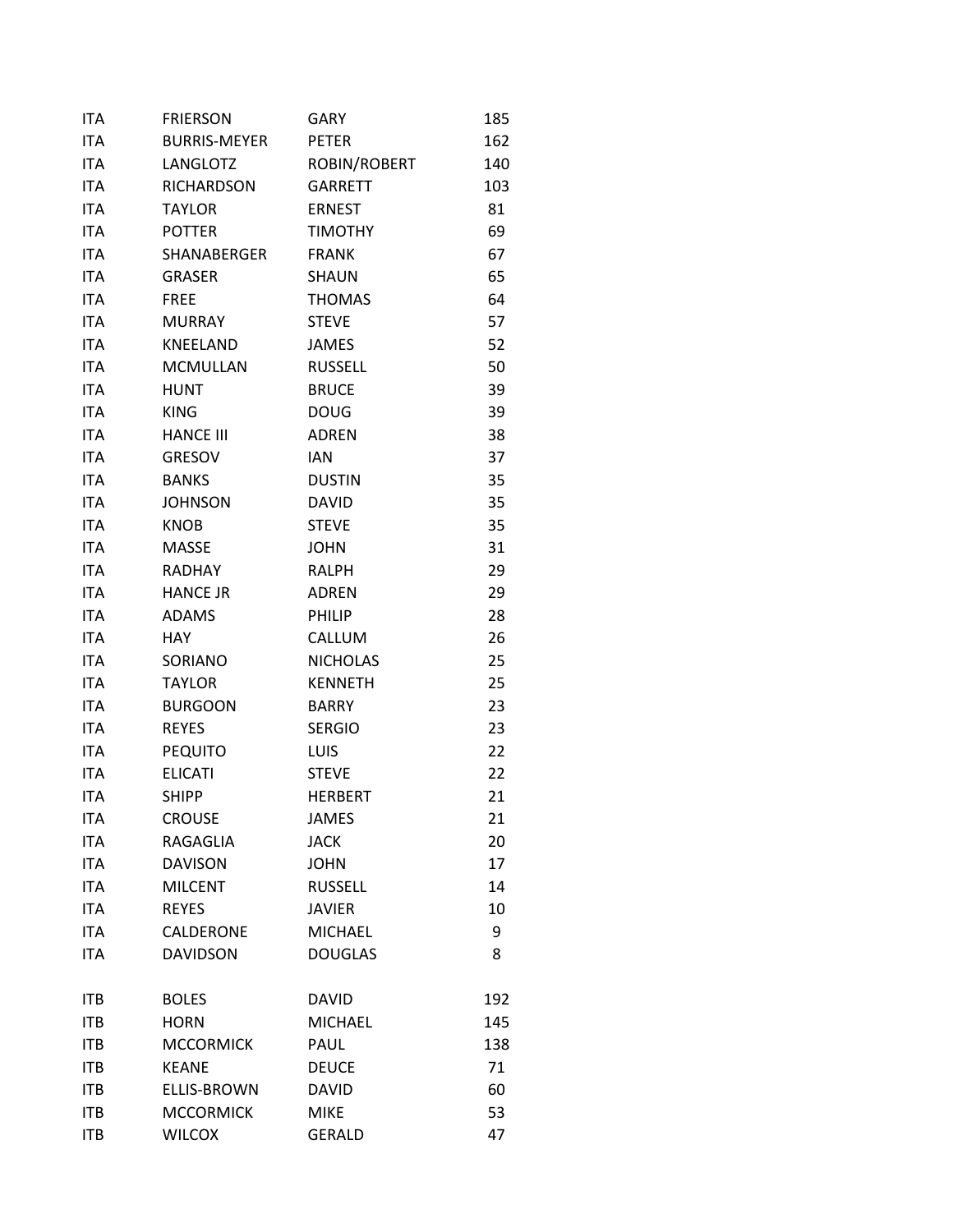| <b>ITB</b> | <b>BOUSTANI</b>  | LOUIS           | 46  |
|------------|------------------|-----------------|-----|
| <b>ITB</b> | <b>ULBRIK</b>    | <b>STEVEN</b>   | 36  |
| <b>ITB</b> | <b>BOWLING</b>   | <b>TAD</b>      | 36  |
| <b>ITB</b> | <b>PRADO</b>     | <b>PEDRO</b>    | 31  |
| <b>ITB</b> | <b>WILCOX</b>    | <b>GERALD</b>   | 30  |
| <b>ITB</b> | <b>RYAN</b>      | <b>SEAN</b>     | 30  |
| <b>ITB</b> | CARROLL          | ED              | 29  |
| <b>ITB</b> | <b>BALDWIN</b>   | JIM             | 22  |
| <b>ITB</b> | <b>FORTEZA</b>   | <b>MANNY</b>    | 18  |
| <b>ITB</b> | <b>YATES</b>     | <b>CHRIS</b>    | 17  |
| <b>ITB</b> | <b>SIMMONS</b>   | <b>MATTHEW</b>  | 16  |
| <b>ITB</b> | O'TOOLE          | <b>CHARLES</b>  | 12  |
| <b>ITB</b> | <b>HAMPTON</b>   | <b>HENRY</b>    | 12  |
| <b>ITC</b> | <b>MOERWALD</b>  | <b>MIKI</b>     | 209 |
| <b>ITC</b> | <b>DAVIS</b>     | <b>STEVE</b>    | 109 |
| <b>ITC</b> | <b>MCCOIN</b>    | <b>BILL</b>     | 86  |
| <b>ITC</b> | <b>WAECHTER</b>  | JIM             | 75  |
| <b>ITC</b> | LARSON           | <b>SCOTT</b>    | 42  |
| <b>ITO</b> | <b>FLOYD</b>     | <b>JOHN</b>     | 167 |
| <b>ITO</b> | <b>TROUP</b>     | PAUL            | 92  |
| <b>ITO</b> | WILLIAMSON       | <b>RODNEY</b>   | 25  |
| <b>ITR</b> | <b>GUENTHER</b>  | <b>MIKE</b>     | 186 |
| <b>ITR</b> | <b>VARNADOE</b>  | <b>RUSTY</b>    | 149 |
| <b>ITR</b> | <b>CRIPE</b>     | <b>JEFFREY</b>  | 143 |
| <b>ITR</b> | <b>MCCALL</b>    | <b>BRAD</b>     | 89  |
| <b>ITR</b> | <b>MOORE</b>     | <b>ALAN</b>     | 63  |
| <b>ITR</b> | PARCHMENT        | <b>LINDEN</b>   | 61  |
| <b>ITR</b> | <b>GUNNELL</b>   | <b>CASEY</b>    | 43  |
| <b>ITR</b> | <b>HENDERSON</b> | <b>BOB</b>      | 35  |
| <b>ITR</b> | <b>RUFFINO</b>   | <b>GERARD</b>   | 30  |
| <b>ITR</b> | <b>MULLEN</b>    | <b>IAN</b>      | 29  |
| <b>ITR</b> | <b>NEEDS</b>     | PHILIP          | 15  |
| <b>ITS</b> | AKARJALIAN       | <b>MENAS</b>    | 204 |
| <b>ITS</b> | LANGLEY          | <b>ROB</b>      | 146 |
| <b>ITS</b> | <b>LOWRANCE</b>  | <b>CHARLIE</b>  | 130 |
| <b>ITS</b> | <b>RONIE</b>     | PAUL            | 107 |
| <b>ITS</b> | <b>GOLDIN</b>    | <b>STEVE</b>    | 63  |
| <b>ITS</b> | <b>RHOADES</b>   | <b>CLIFFORD</b> | 59  |
| <b>ITS</b> | <b>PARDUS</b>    | <b>DANIELLE</b> | 59  |
| <b>ITS</b> | <b>SIMOES</b>    | <b>MANNY</b>    | 58  |
| <b>ITS</b> | <b>GALLUP</b>    | <b>RICHARD</b>  | 56  |
| <b>ITS</b> | <b>JENURM</b>    | <b>TIMOTHY</b>  | 50  |
| <b>ITS</b> | <b>GOLDIN</b>    | <b>KEITH</b>    | 43  |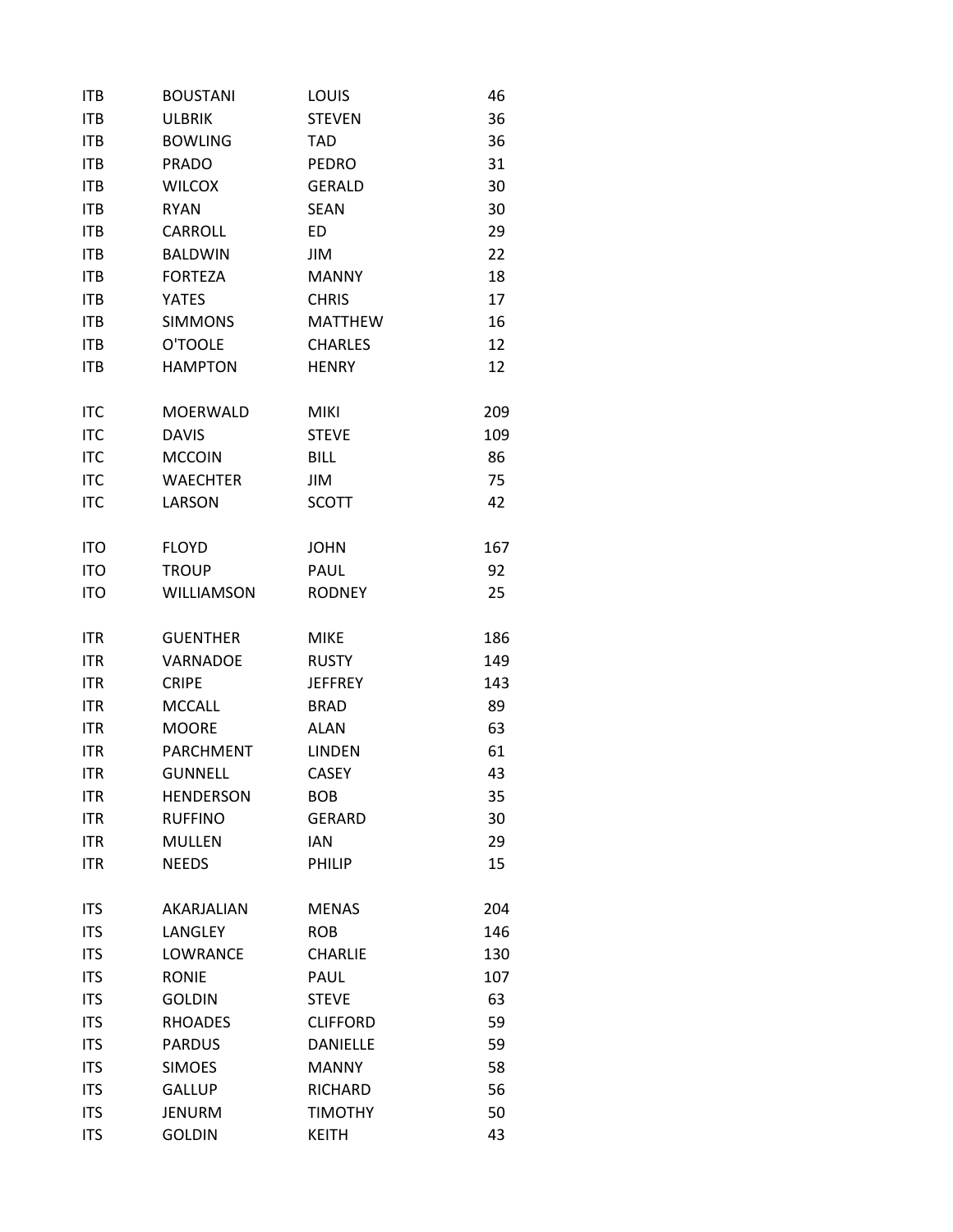| <b>ITS</b>     | LETTIERI          | <b>JOHN</b>        | 43             |
|----------------|-------------------|--------------------|----------------|
| <b>ITS</b>     | <b>ROLLAN</b>     | <b>SELIN</b>       | 41             |
| <b>ITS</b>     | <b>GIBBONS</b>    | <b>MARK</b>        | 41             |
| <b>ITS</b>     | <b>RICHARDS</b>   | <b>SCOTT</b>       | 35             |
| <b>ITS</b>     | <b>COX</b>        | <b>ROBERT</b>      | 33             |
| <b>ITS</b>     | <b>FINLAY</b>     | <b>SCOTT</b>       | 25             |
| <b>ITS</b>     | <b>WEST</b>       | <b>KENNETH</b>     | 24             |
| <b>ITS</b>     | <b>JOHNSON</b>    | <b>CRAIG</b>       | 22             |
| <b>ITS</b>     | <b>HECKER</b>     | <b>NICOLE</b>      | 22             |
| <b>ITS</b>     | <b>MAULFAIR</b>   | <b>MITCHELL</b>    | 21             |
| <b>ITS</b>     | <b>CIOCI</b>      | <b>WILLIAM</b>     | 18             |
| <b>ITS</b>     | <b>DANA</b>       | <b>MARC</b>        | 17             |
| <b>ITS</b>     | <b>COLLUM</b>     | <b>CORY</b>        | 16             |
| <b>ITS</b>     | LOW               | <b>ETHAN</b>       | 15             |
| <b>ITS</b>     | <b>MERIDETH</b>   | <b>GARY</b>        | 13             |
| <b>ITS</b>     | <b>MARVIN</b>     | <b>GUY</b>         | 13             |
| <b>ITS</b>     | <b>CAREY</b>      | <b>CHRISTOPHER</b> | 11             |
| <b>ITS</b>     | <b>RUCKER</b>     | <b>JOHN</b>        | 9              |
| <b>ITS</b>     | <b>WATSON</b>     | <b>JOHN</b>        | $\overline{7}$ |
| <b>ITS</b>     | <b>DUFFY</b>      | <b>KEVIN</b>       | 7              |
| <b>ITS</b>     | LAWRENCE          | <b>SCOTT</b>       | 6              |
| P <sub>2</sub> | <b>DYKHUISEN</b>  | <b>JERRY</b>       | 121            |
| P <sub>2</sub> | <b>DOWLING</b>    | <b>SHERRY</b>      | 93             |
| P <sub>2</sub> | <b>RONSHAUSEN</b> | ED.                | 76             |
| P <sub>2</sub> | <b>BONANNO</b>    | <b>ROBIN</b>       | 59             |
| P <sub>2</sub> | <b>MCTAGGART</b>  | <b>JOHN</b>        | 59             |
| P <sub>2</sub> | <b>DOBKIN</b>     | <b>DENNIS</b>      | 39             |
| P <sub>2</sub> | <b>VOIGTMANN</b>  | <b>MAYNARD</b>     | 35             |
| <b>SM</b>      | <b>ROLLAN</b>     | <b>SELIN M</b>     | 138            |
| <b>SM</b>      | COLLUM            | <b>CORY</b>        | 102            |
| <b>SM</b>      | LOW               | <b>ETHAN</b>       | 97             |
| <b>SM</b>      | <b>PARDUS</b>     | <b>PRESTON</b>     | 88             |
| <b>SM</b>      | <b>FRIERSON</b>   | <b>GARY</b>        | 87             |
| <b>SM</b>      | <b>TUCKER</b>     | <b>JAMIE</b>       | 72             |
| <b>SM</b>      | <b>LABOUNTY</b>   | <b>JEFF</b>        | 71             |
| <b>SM</b>      | LOWRANCE          | <b>CHARLIE</b>     | 64             |
| SM             | <b>GIBBONS</b>    | <b>MARK</b>        | 57             |
| SM             | <b>ROYAL</b>      | <b>DERIK</b>       | 44             |
| SM             | <b>ROLLAN</b>     | <b>SELIN</b>       | 43             |
| <b>SM</b>      | <b>HARRELL</b>    | <b>DENNY</b>       | 33             |
| <b>SM</b>      | <b>MACHAVERN</b>  | <b>DILLON</b>      | 33             |
| <b>SM</b>      | <b>HANCE III</b>  | <b>ADREN</b>       | 31             |
| SM             | <b>WILDING</b>    | <b>JOHN</b>        | 27             |
| SM             | LAWRENCE          | <b>SCOTT</b>       | 21             |
| <b>SM</b>      | <b>KIMBLE</b>     | <b>GREG</b>        | 20             |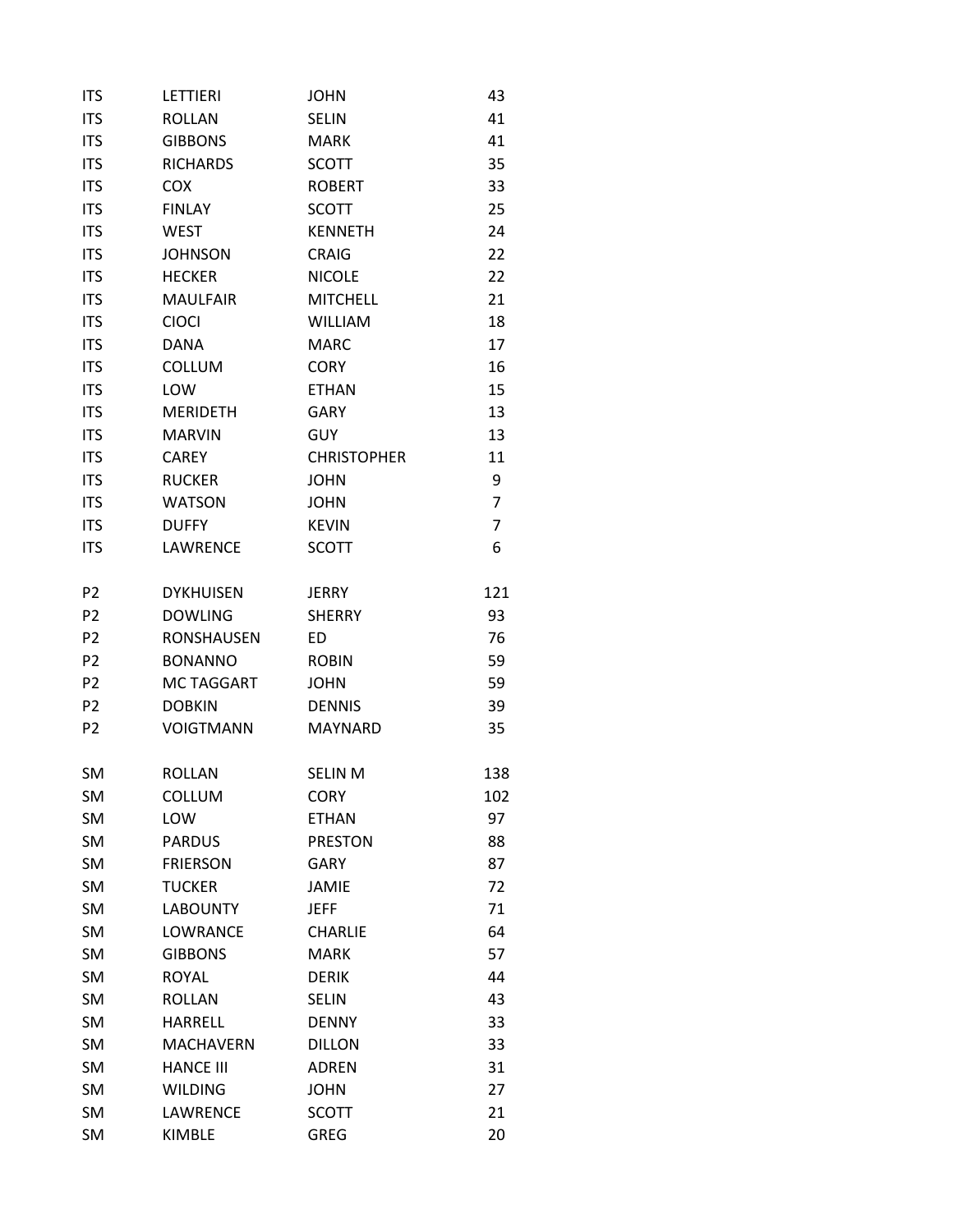| <b>SM</b>  | <b>FITOS</b>      | JOE             | 17             |
|------------|-------------------|-----------------|----------------|
| <b>SM</b>  | <b>VAN EEPOEL</b> | <b>MICHAEL</b>  | 17             |
| <b>SM</b>  | <b>BURT</b>       | <b>TOM</b>      | 16             |
| <b>SM</b>  | <b>THOMAS</b>     | AL              | 14             |
| <b>SM</b>  | <b>RHOADES</b>    | <b>CLIFFORD</b> | 13             |
| <b>SM</b>  | <b>JOHNSON</b>    | <b>DAVID</b>    | 12             |
| <b>SM</b>  | <b>MAUGERI</b>    | <b>CAMERON</b>  | 11             |
| <b>SM</b>  | <b>FULTON</b>     | <b>CHRIS</b>    | 10             |
| SM         | <b>SHAFFER</b>    | <b>WRYAN</b>    | 9              |
| <b>SM</b>  | <b>TEARNEY</b>    | <b>MIKE</b>     | 8              |
| <b>SM</b>  | <b>MURRAY</b>     | <b>STEVE</b>    | 7              |
| <b>SM</b>  | <b>PAZDUR</b>     | <b>DAVID</b>    | 7              |
| <b>SM</b>  | <b>SHAFFER</b>    | <b>WRAY</b>     | 5              |
| <b>SM</b>  | <b>WARD</b>       | <b>BRIAN</b>    | 5              |
| <b>SM</b>  | <b>MAUGERI</b>    | <b>BRETT</b>    | 3              |
| <b>SM</b>  | <b>GRASER</b>     | <b>SHAUN</b>    | 3              |
| SM         | <b>BLAISDELL</b>  | JIM             | 3              |
| <b>SM</b>  | <b>RUCKER</b>     | <b>JOHN</b>     | $\overline{2}$ |
| <b>SM</b>  | <b>BANKS</b>      | <b>DUSTIN</b>   | $\mathbf{1}$   |
| <b>SPO</b> | <b>SERVICK</b>    | <b>ERIC</b>     | 110            |
| <b>SPO</b> | <b>KENNEDY</b>    | MARK (Squeak)   | 85             |
| SPO        | <b>HOLLIDAY</b>   | <b>MORRISS</b>  | 78             |
| <b>SPO</b> | <b>ALLISON</b>    | <b>MARK</b>     | 39             |
| <b>SPO</b> | <b>MAUGERI</b>    | <b>CAMERON</b>  | 32             |
| SPO        | <b>PREUSCH</b>    | <b>WILLIAM</b>  | 28             |
| SPO        | <b>RUFFINO</b>    | <b>GERARD</b>   | 28             |
| SPO        | <b>MCCAULEY</b>   | <b>DAVID</b>    | 22             |
| <b>SPO</b> | LOGSDON           | <b>ROBERT</b>   | 22             |
| <b>SPO</b> | LAWRENCE          | CAMERON         | 19             |
| SPO        | <b>STANLEY</b>    | <b>RON</b>      | 16             |
| SPU        | <b>SEAY</b>       | <b>MICHAEL</b>  | 132            |
| SPU        | SEAY              | <b>TFRRY</b>    | 80             |
| SPU        | <b>COLLINS</b>    | <b>SID</b>      | 67             |
| SPU        | <b>STATTFR</b>    | <b>DANNY</b>    | 60             |
| SPU        | <b>THOMPSON</b>   | <b>TROY</b>     | 55             |
| SPU        | <b>MCTUREOUS</b>  | <b>JOHN</b>     | 41             |
| SPU        | <b>NASH</b>       | <b>JACK</b>     | 39             |
| SPU        | <b>THOMPSON</b>   | <b>TYLER</b>    | 21             |
| <b>SPU</b> | <b>LIRA</b>       | <b>CARLOS</b>   | 16             |
| SRF        | VANACORE          | <b>TODD</b>     | 75             |
| <b>SRF</b> | <b>BREWER</b>     | <b>STEVE</b>    | 66             |
| <b>SRF</b> | <b>ANNIS</b>      | <b>JOHN</b>     | 64             |
| <b>SRF</b> | <b>SEVERINO</b>   | <b>FRANK</b>    | 60             |
| <b>SRF</b> | <b>JACOBSEN</b>   | <b>KERRY</b>    | 58             |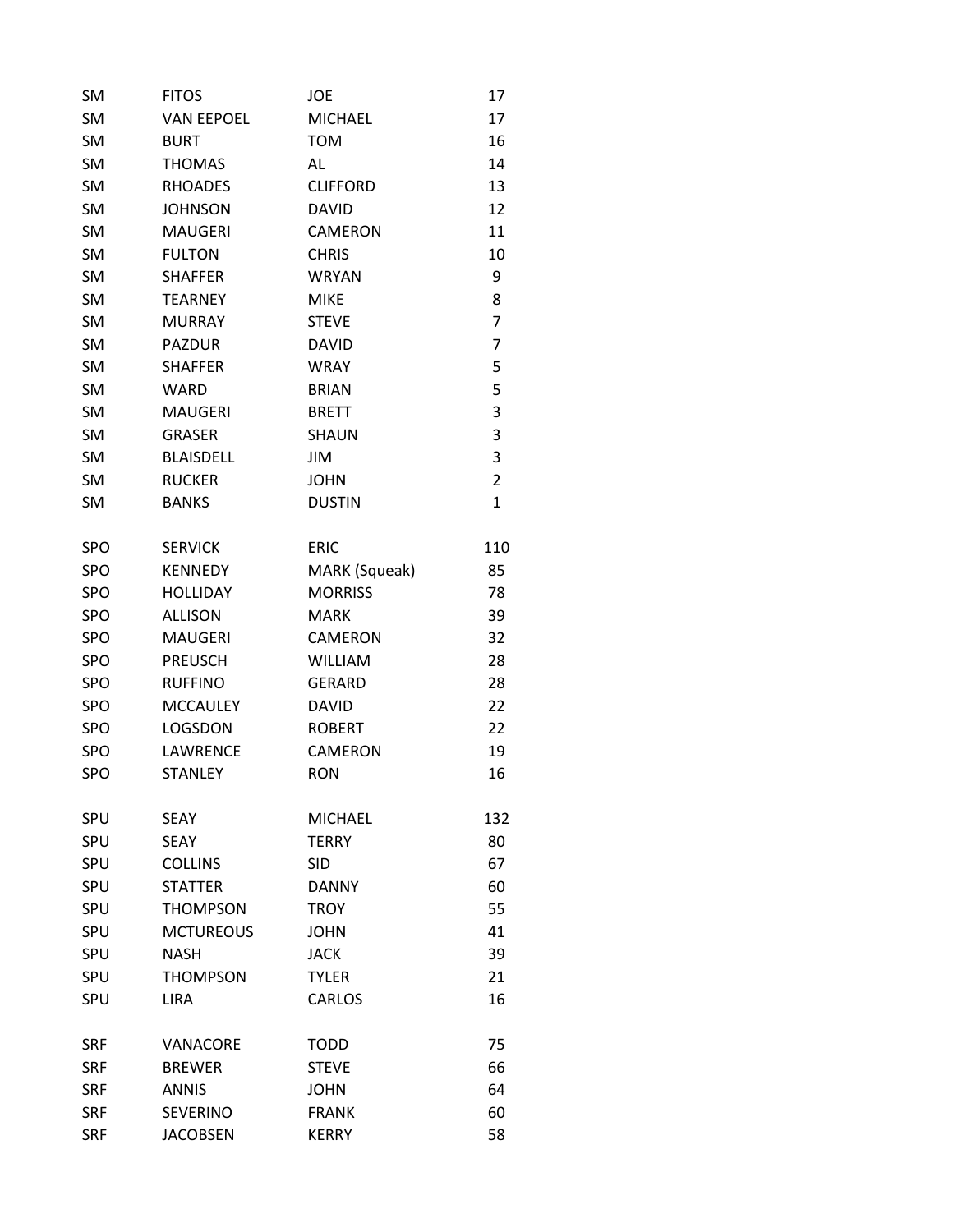| <b>SRF</b> | <b>SCHOFIELD</b>     | <b>DEREK</b>     | 44           |
|------------|----------------------|------------------|--------------|
| <b>SRF</b> | <b>HILL</b>          | LEE              | 36           |
| <b>SRF</b> | <b>LADONICZKI</b>    | <b>BILL</b>      | 36           |
| <b>SRF</b> | <b>PANAGGIO</b>      | <b>TOM</b>       | 36           |
| <b>SRF</b> | <b>GROSE</b>         | <b>JESSE</b>     | 34           |
| <b>SRF</b> | LUND                 | <b>H NEIL</b>    | 34           |
| <b>SRF</b> | <b>FARNSWORTH</b>    | <b>ROBERT</b>    | 33           |
| <b>SRF</b> | <b>GALLOWAY</b>      | <b>CHAD</b>      | 33           |
| <b>SRF</b> | DE LA TORRIENTE      | <b>HECTOR</b>    | 32           |
| <b>SRF</b> | <b>STANLEY</b>       | <b>RICHIE</b>    | 32           |
| <b>SRF</b> | <b>ROSA</b>          | JIM              | 31           |
| <b>SRF</b> | <b>HELMICK III</b>   | <b>DAVID</b>     | 31           |
| <b>SRF</b> | <b>HAWLEY</b>        | <b>ROBIN</b>     | 27           |
| <b>SRF</b> | <b>LERNER</b>        | <b>ROBERT</b>    | 21           |
| <b>SRF</b> | <b>ROSADO</b>        | <b>JOSE</b>      | 19           |
| <b>SRF</b> | <b>BLEDSOE</b>       | <b>J. RONNIE</b> | 19           |
| <b>SRF</b> | <b>MARINO</b>        | <b>KEN</b>       | 17           |
| <b>SRF</b> | <b>LADONICZKI</b>    | <b>STEVE</b>     | 16           |
| <b>SRF</b> | <b>HANSEN</b>        | <b>KEITH</b>     | 14           |
| <b>SRF</b> | <b>MCLAIN</b>        | <b>ALAN</b>      | 13           |
| <b>SRF</b> | <b>HORN</b>          | <b>BILL</b>      | 13           |
| <b>SRF</b> | <b>ROBINSON</b>      | <b>MICK</b>      | 13           |
| <b>SRF</b> | <b>COGGINS</b>       | <b>WILLIAM</b>   | 10           |
| <b>SRF</b> | <b>HAAS</b>          | <b>FREDERICK</b> | 9            |
| <b>SRF</b> | PLEISCHL             | <b>ROBERT</b>    | 7            |
| <b>SRF</b> | <b>LADONICZKI</b>    | <b>JOEL</b>      | 6            |
| <b>SRF</b> | <b>CULLEN</b>        | <b>BILL</b>      | $\mathbf{1}$ |
| <b>STL</b> | <b>MCCALL</b>        | <b>BRAD</b>      | 115          |
| <b>STL</b> | LETTIERI             | JOHN             | 99           |
| <b>STL</b> | PHILBERT             | <b>RAY</b>       | 64           |
| <b>STL</b> | <b>VAN STEENBERG</b> | <b>MIKE</b>      | 51           |
| <b>STL</b> | <b>GUNNELL</b>       | <b>CASEY</b>     | 46           |
| <b>STL</b> | <b>ROYAL</b>         | <b>DERIK</b>     | 43           |
| <b>STL</b> | <b>BURT</b>          | <b>TOM</b>       | 39           |
| <b>STL</b> | LAWRENCE             | <b>SCOTT</b>     | 36           |
| <b>STL</b> | <b>MACHAVERN</b>     | <b>DILLON</b>    | 35           |
| <b>STL</b> | <b>VAN EEPOEL</b>    | <b>MIKE</b>      | 34           |
| <b>STL</b> | <b>SHANABERGER</b>   | <b>FRANK</b>     | 33           |
| <b>STL</b> | <b>SHIPP</b>         | <b>HERBERT</b>   | 33           |
| <b>STL</b> | <b>REYES</b>         | <b>JAVIER</b>    | 29           |
| <b>STL</b> | <b>HOFFMAN</b>       | <b>KENT</b>      | 26           |
| <b>STL</b> | <b>INNES</b>         | <b>JAMES</b>     | 25           |
| <b>STL</b> | <b>RUCKER</b>        | <b>JOHN</b>      | 15           |
| <b>STL</b> | <b>FLYNN</b>         | <b>MICHAEL</b>   | 14           |
| <b>STL</b> | LAWRENCE             | <b>AUSTIN</b>    | 14           |
| <b>STL</b> | <b>MARTINDALE</b>    | PAMELA           | 13           |